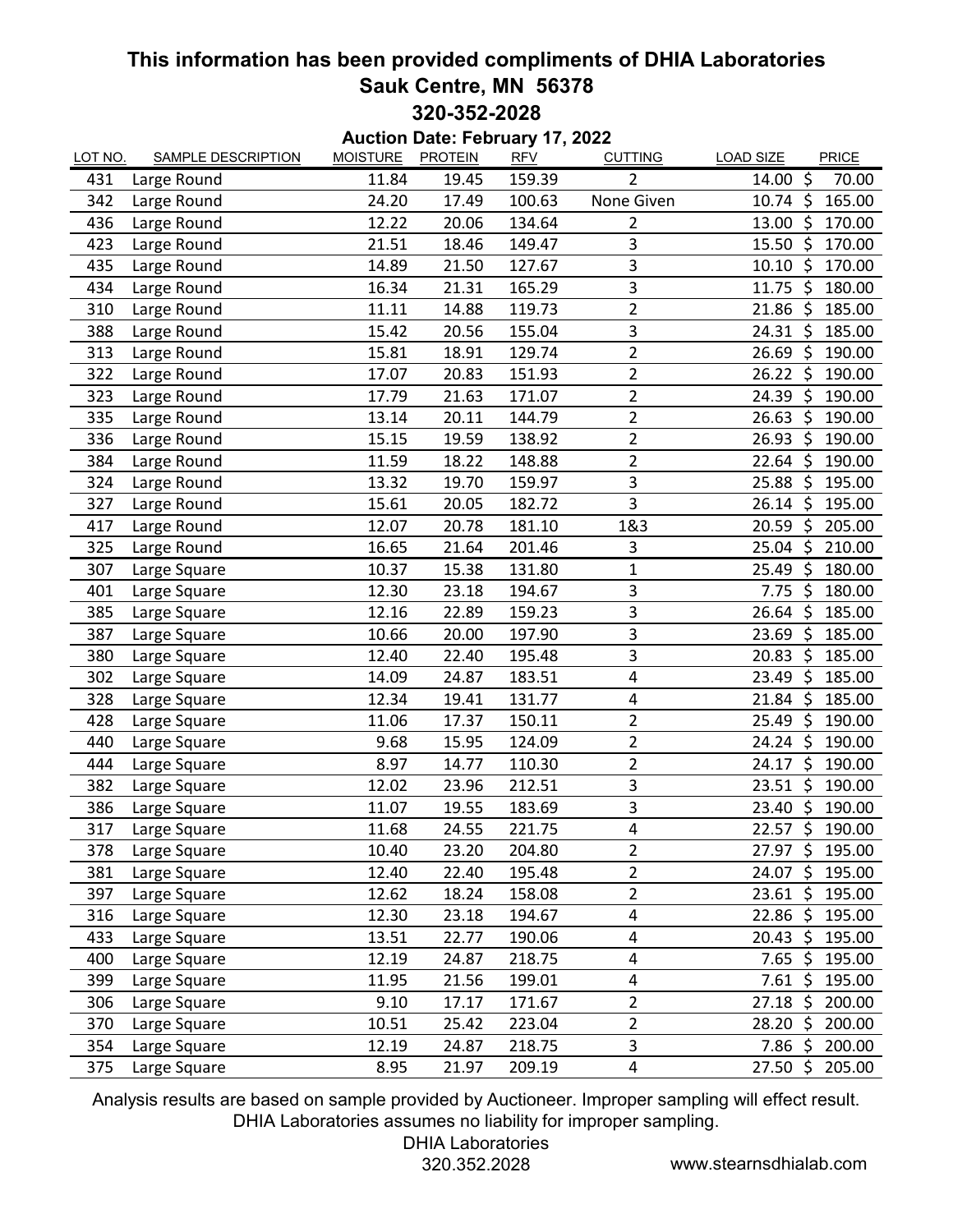## **Auction Date: February 17, 2022**

| 10.06<br>24.20<br>200.01<br>$28.17$ \$<br>210.00<br>371<br>Large Square<br>2<br>3<br>-\$<br>337<br>21.56<br>199.01<br>23.29<br>220.00<br>Large Square<br>11.95<br>3<br>216.57<br>25.76 \$<br>225.00<br>305<br>11.64<br>23.85<br>Large Square<br>24.06<br>241.11<br>4<br>298<br>Large Square<br>14.37<br>26.46<br>- \$<br>225.00<br>3<br>338<br>26.05<br>273.06<br>Large Square<br>13.92<br>24.36<br>-Ś<br>235.00<br>319<br>9.53<br>19.02<br>183.19<br>1<br>24.99 \$<br>240.00<br>Large Square<br>$\mathbf 1$<br>320<br>Large Square<br>7.88<br>20.97<br>184.17<br>25.36<br>-\$<br>240.00<br>$\overline{2}$<br>368<br>Large Square<br>11.77<br>23.08<br>234.59<br>23.77<br>-Ś<br>240.00<br>3<br>308<br>10.48<br>21.86<br>220.10<br>25.46 \$<br>240.00<br>Large Square<br>Large Square<br>25.13<br>252.96<br>4<br>$24.54$ \$<br>250.00<br>297<br>14.15<br>Medium Square<br>$10.42 \text{ }$<br>180.00<br>439<br>13.19<br>18.61<br>142.43<br>1<br>Medium Square<br>441<br>166.23<br>4<br>18.54 \$<br>180.00<br>14.21<br>22.66<br>Medium Square<br>12.19<br>150.18<br>355<br>20.55<br>1<br>10.63<br>-\$<br>190.00<br>$\overline{2}$<br>346<br>Medium Square<br>21.79<br>203.69<br>23.58<br>-\$<br>190.00<br>12.94<br>$\overline{2}$<br>190.00<br>389<br>Medium Square<br>12.68<br>20.42<br>153.74<br>$22.04 \text{ }$<br>165.57<br>3<br>Medium Square<br>22.02<br>$26.56$ \$<br>190.00<br>350<br>12.44<br>3<br>376<br><b>Medium Square</b><br>7.60<br>150.52<br>27.95<br>-\$<br>190.00<br>17.87<br>339<br>Medium Square<br>229.41<br>4<br>16.06 \$<br>190.00<br>12.52<br>25.09<br>$\zeta$<br>195.00<br>318<br><b>Medium Square</b><br>11.33<br>17.91<br>142.44<br>$\mathbf{1}$<br>25.09<br>357<br>Medium Square<br>196.26<br>$\mathbf 1$<br>$9.92$ \$<br>10.81<br>20.43<br>195.00<br>3<br>Medium Square<br>24.12 \$<br>349<br>12.11<br>19.55<br>170.38<br>195.00<br>Medium Square<br>9.91<br>20.20<br>183.49<br>$\mathbf{1}$<br>24.09 \$<br>200.00<br>340<br><b>Medium Square</b><br>12.24<br>171.38<br>$\mathbf 1$<br>\$<br>344<br>20.41<br>10.69<br>200.00<br>3<br>-\$<br>363<br>Medium Square<br>13.97<br>22.00<br>175.13<br>26.75<br>205.00<br>3<br>Medium Square<br>25.26<br>226.38<br>26.30<br>$\zeta$<br>210.00<br>304<br>12.49<br>3<br>Medium Square<br>218.88<br>\$<br>351<br>12.98<br>25.57<br>27.19<br>210.00<br>3<br>352<br>Medium Square<br>$\ddot{\zeta}$<br>11.21<br>214.57<br>26.06<br>210.00<br>22.43<br>3&4<br>26.62<br>237.83<br>$\dot{\mathsf{S}}$<br>210.00<br>356<br><b>Medium Square</b><br>12.64<br>26.70<br>21.85<br>190.58<br>\$<br>377<br>Medium Square<br>10.03<br>$\overline{2}$<br>26.53<br>215.00<br>252.50<br>$\overline{2}$<br>Š.<br>329<br>Medium Square<br>9.74<br>21.36<br>26.31<br>225.00<br>3<br>27.98 \$<br>303<br>Medium Square<br>23.71<br>217.22<br>225.00<br>11.80<br>312<br>Medium Square<br>14.45<br>24.12<br>176.43<br>3<br>26.92 \$ 230.00<br>3<br>Medium Square<br>234.40<br>341<br>11.00<br>21.61<br>24.99<br>\$<br>230.00<br>$\overline{2}$<br>301<br>Medium Square<br>10.74<br>21.01<br>205.02<br>$28.38 \; \zeta$<br>240.00<br>3<br>None Given<br>10.53<br>18.79<br>162.67<br>200.00<br>321<br>$23.21 \; \zeta$<br>None Given<br>12.19<br>218.75<br>\$<br>299<br>24.87<br>None Given<br>23.69<br>210.00<br>422<br>67.85<br>125.00<br>Large Round<br>15.34<br>8.18<br>9.00%<br>Grass 1<br>88.51<br>12.47<br>8.00<br>150.00<br>343<br>Large Round<br>Grass 1<br>5.74 \$<br>112.76<br>432<br>Large Round<br>28.75<br>Grass 2<br>$11.01 \; \text{S}$<br>150.00<br>17.75<br>395<br>6.80<br>70.60<br>23.27 \$<br>160.00<br>Large Round<br>14.61<br>Grass 1<br>Large Round<br>14.39<br>6.54<br>80.89<br>Grass 1<br>$22.57$ \$<br>160.00<br>414<br>Large Round<br>13.48<br>6.23<br>72.59<br>Grass 2<br>18.73<br>\$<br>160.00<br>406<br>445<br>20.70<br>85.68<br>$21.51 \; \text{S}$<br>160.00<br>Large Round<br>13.57<br>Grass 2<br>74.62<br>412<br>Large Round<br>11.47<br>6.83<br>Grass 1<br>7.00%<br>165.00 | LOT NO. | <b>SAMPLE DESCRIPTION</b> | MOISTURE PROTEIN |      | <b>RFV</b> | <b>CUTTING</b> | <b>LOAD SIZE</b>    | <b>PRICE</b> |
|--------------------------------------------------------------------------------------------------------------------------------------------------------------------------------------------------------------------------------------------------------------------------------------------------------------------------------------------------------------------------------------------------------------------------------------------------------------------------------------------------------------------------------------------------------------------------------------------------------------------------------------------------------------------------------------------------------------------------------------------------------------------------------------------------------------------------------------------------------------------------------------------------------------------------------------------------------------------------------------------------------------------------------------------------------------------------------------------------------------------------------------------------------------------------------------------------------------------------------------------------------------------------------------------------------------------------------------------------------------------------------------------------------------------------------------------------------------------------------------------------------------------------------------------------------------------------------------------------------------------------------------------------------------------------------------------------------------------------------------------------------------------------------------------------------------------------------------------------------------------------------------------------------------------------------------------------------------------------------------------------------------------------------------------------------------------------------------------------------------------------------------------------------------------------------------------------------------------------------------------------------------------------------------------------------------------------------------------------------------------------------------------------------------------------------------------------------------------------------------------------------------------------------------------------------------------------------------------------------------------------------------------------------------------------------------------------------------------------------------------------------------------------------------------------------------------------------------------------------------------------------------------------------------------------------------------------------------------------------------------------------------------------------------------------------------------------------------------------------------------------------------------------------------------------------------------------------------------------------------------------------------------------------------------------------------------------------------------------------------------------------------------------------------------------------------------------------------------------------------------------------------------------------------------------------------------------------------------------------------------------------------------------------------------------------------------------------------------------------------------------------------------------------------------------------------------------------------------------------------------------------------------------------------------------------------------------------|---------|---------------------------|------------------|------|------------|----------------|---------------------|--------------|
|                                                                                                                                                                                                                                                                                                                                                                                                                                                                                                                                                                                                                                                                                                                                                                                                                                                                                                                                                                                                                                                                                                                                                                                                                                                                                                                                                                                                                                                                                                                                                                                                                                                                                                                                                                                                                                                                                                                                                                                                                                                                                                                                                                                                                                                                                                                                                                                                                                                                                                                                                                                                                                                                                                                                                                                                                                                                                                                                                                                                                                                                                                                                                                                                                                                                                                                                                                                                                                                                                                                                                                                                                                                                                                                                                                                                                                                                                                                                                        |         |                           |                  |      |            |                |                     |              |
|                                                                                                                                                                                                                                                                                                                                                                                                                                                                                                                                                                                                                                                                                                                                                                                                                                                                                                                                                                                                                                                                                                                                                                                                                                                                                                                                                                                                                                                                                                                                                                                                                                                                                                                                                                                                                                                                                                                                                                                                                                                                                                                                                                                                                                                                                                                                                                                                                                                                                                                                                                                                                                                                                                                                                                                                                                                                                                                                                                                                                                                                                                                                                                                                                                                                                                                                                                                                                                                                                                                                                                                                                                                                                                                                                                                                                                                                                                                                                        |         |                           |                  |      |            |                |                     |              |
|                                                                                                                                                                                                                                                                                                                                                                                                                                                                                                                                                                                                                                                                                                                                                                                                                                                                                                                                                                                                                                                                                                                                                                                                                                                                                                                                                                                                                                                                                                                                                                                                                                                                                                                                                                                                                                                                                                                                                                                                                                                                                                                                                                                                                                                                                                                                                                                                                                                                                                                                                                                                                                                                                                                                                                                                                                                                                                                                                                                                                                                                                                                                                                                                                                                                                                                                                                                                                                                                                                                                                                                                                                                                                                                                                                                                                                                                                                                                                        |         |                           |                  |      |            |                |                     |              |
|                                                                                                                                                                                                                                                                                                                                                                                                                                                                                                                                                                                                                                                                                                                                                                                                                                                                                                                                                                                                                                                                                                                                                                                                                                                                                                                                                                                                                                                                                                                                                                                                                                                                                                                                                                                                                                                                                                                                                                                                                                                                                                                                                                                                                                                                                                                                                                                                                                                                                                                                                                                                                                                                                                                                                                                                                                                                                                                                                                                                                                                                                                                                                                                                                                                                                                                                                                                                                                                                                                                                                                                                                                                                                                                                                                                                                                                                                                                                                        |         |                           |                  |      |            |                |                     |              |
|                                                                                                                                                                                                                                                                                                                                                                                                                                                                                                                                                                                                                                                                                                                                                                                                                                                                                                                                                                                                                                                                                                                                                                                                                                                                                                                                                                                                                                                                                                                                                                                                                                                                                                                                                                                                                                                                                                                                                                                                                                                                                                                                                                                                                                                                                                                                                                                                                                                                                                                                                                                                                                                                                                                                                                                                                                                                                                                                                                                                                                                                                                                                                                                                                                                                                                                                                                                                                                                                                                                                                                                                                                                                                                                                                                                                                                                                                                                                                        |         |                           |                  |      |            |                |                     |              |
|                                                                                                                                                                                                                                                                                                                                                                                                                                                                                                                                                                                                                                                                                                                                                                                                                                                                                                                                                                                                                                                                                                                                                                                                                                                                                                                                                                                                                                                                                                                                                                                                                                                                                                                                                                                                                                                                                                                                                                                                                                                                                                                                                                                                                                                                                                                                                                                                                                                                                                                                                                                                                                                                                                                                                                                                                                                                                                                                                                                                                                                                                                                                                                                                                                                                                                                                                                                                                                                                                                                                                                                                                                                                                                                                                                                                                                                                                                                                                        |         |                           |                  |      |            |                |                     |              |
|                                                                                                                                                                                                                                                                                                                                                                                                                                                                                                                                                                                                                                                                                                                                                                                                                                                                                                                                                                                                                                                                                                                                                                                                                                                                                                                                                                                                                                                                                                                                                                                                                                                                                                                                                                                                                                                                                                                                                                                                                                                                                                                                                                                                                                                                                                                                                                                                                                                                                                                                                                                                                                                                                                                                                                                                                                                                                                                                                                                                                                                                                                                                                                                                                                                                                                                                                                                                                                                                                                                                                                                                                                                                                                                                                                                                                                                                                                                                                        |         |                           |                  |      |            |                |                     |              |
|                                                                                                                                                                                                                                                                                                                                                                                                                                                                                                                                                                                                                                                                                                                                                                                                                                                                                                                                                                                                                                                                                                                                                                                                                                                                                                                                                                                                                                                                                                                                                                                                                                                                                                                                                                                                                                                                                                                                                                                                                                                                                                                                                                                                                                                                                                                                                                                                                                                                                                                                                                                                                                                                                                                                                                                                                                                                                                                                                                                                                                                                                                                                                                                                                                                                                                                                                                                                                                                                                                                                                                                                                                                                                                                                                                                                                                                                                                                                                        |         |                           |                  |      |            |                |                     |              |
|                                                                                                                                                                                                                                                                                                                                                                                                                                                                                                                                                                                                                                                                                                                                                                                                                                                                                                                                                                                                                                                                                                                                                                                                                                                                                                                                                                                                                                                                                                                                                                                                                                                                                                                                                                                                                                                                                                                                                                                                                                                                                                                                                                                                                                                                                                                                                                                                                                                                                                                                                                                                                                                                                                                                                                                                                                                                                                                                                                                                                                                                                                                                                                                                                                                                                                                                                                                                                                                                                                                                                                                                                                                                                                                                                                                                                                                                                                                                                        |         |                           |                  |      |            |                |                     |              |
|                                                                                                                                                                                                                                                                                                                                                                                                                                                                                                                                                                                                                                                                                                                                                                                                                                                                                                                                                                                                                                                                                                                                                                                                                                                                                                                                                                                                                                                                                                                                                                                                                                                                                                                                                                                                                                                                                                                                                                                                                                                                                                                                                                                                                                                                                                                                                                                                                                                                                                                                                                                                                                                                                                                                                                                                                                                                                                                                                                                                                                                                                                                                                                                                                                                                                                                                                                                                                                                                                                                                                                                                                                                                                                                                                                                                                                                                                                                                                        |         |                           |                  |      |            |                |                     |              |
|                                                                                                                                                                                                                                                                                                                                                                                                                                                                                                                                                                                                                                                                                                                                                                                                                                                                                                                                                                                                                                                                                                                                                                                                                                                                                                                                                                                                                                                                                                                                                                                                                                                                                                                                                                                                                                                                                                                                                                                                                                                                                                                                                                                                                                                                                                                                                                                                                                                                                                                                                                                                                                                                                                                                                                                                                                                                                                                                                                                                                                                                                                                                                                                                                                                                                                                                                                                                                                                                                                                                                                                                                                                                                                                                                                                                                                                                                                                                                        |         |                           |                  |      |            |                |                     |              |
|                                                                                                                                                                                                                                                                                                                                                                                                                                                                                                                                                                                                                                                                                                                                                                                                                                                                                                                                                                                                                                                                                                                                                                                                                                                                                                                                                                                                                                                                                                                                                                                                                                                                                                                                                                                                                                                                                                                                                                                                                                                                                                                                                                                                                                                                                                                                                                                                                                                                                                                                                                                                                                                                                                                                                                                                                                                                                                                                                                                                                                                                                                                                                                                                                                                                                                                                                                                                                                                                                                                                                                                                                                                                                                                                                                                                                                                                                                                                                        |         |                           |                  |      |            |                |                     |              |
|                                                                                                                                                                                                                                                                                                                                                                                                                                                                                                                                                                                                                                                                                                                                                                                                                                                                                                                                                                                                                                                                                                                                                                                                                                                                                                                                                                                                                                                                                                                                                                                                                                                                                                                                                                                                                                                                                                                                                                                                                                                                                                                                                                                                                                                                                                                                                                                                                                                                                                                                                                                                                                                                                                                                                                                                                                                                                                                                                                                                                                                                                                                                                                                                                                                                                                                                                                                                                                                                                                                                                                                                                                                                                                                                                                                                                                                                                                                                                        |         |                           |                  |      |            |                |                     |              |
|                                                                                                                                                                                                                                                                                                                                                                                                                                                                                                                                                                                                                                                                                                                                                                                                                                                                                                                                                                                                                                                                                                                                                                                                                                                                                                                                                                                                                                                                                                                                                                                                                                                                                                                                                                                                                                                                                                                                                                                                                                                                                                                                                                                                                                                                                                                                                                                                                                                                                                                                                                                                                                                                                                                                                                                                                                                                                                                                                                                                                                                                                                                                                                                                                                                                                                                                                                                                                                                                                                                                                                                                                                                                                                                                                                                                                                                                                                                                                        |         |                           |                  |      |            |                |                     |              |
|                                                                                                                                                                                                                                                                                                                                                                                                                                                                                                                                                                                                                                                                                                                                                                                                                                                                                                                                                                                                                                                                                                                                                                                                                                                                                                                                                                                                                                                                                                                                                                                                                                                                                                                                                                                                                                                                                                                                                                                                                                                                                                                                                                                                                                                                                                                                                                                                                                                                                                                                                                                                                                                                                                                                                                                                                                                                                                                                                                                                                                                                                                                                                                                                                                                                                                                                                                                                                                                                                                                                                                                                                                                                                                                                                                                                                                                                                                                                                        |         |                           |                  |      |            |                |                     |              |
|                                                                                                                                                                                                                                                                                                                                                                                                                                                                                                                                                                                                                                                                                                                                                                                                                                                                                                                                                                                                                                                                                                                                                                                                                                                                                                                                                                                                                                                                                                                                                                                                                                                                                                                                                                                                                                                                                                                                                                                                                                                                                                                                                                                                                                                                                                                                                                                                                                                                                                                                                                                                                                                                                                                                                                                                                                                                                                                                                                                                                                                                                                                                                                                                                                                                                                                                                                                                                                                                                                                                                                                                                                                                                                                                                                                                                                                                                                                                                        |         |                           |                  |      |            |                |                     |              |
|                                                                                                                                                                                                                                                                                                                                                                                                                                                                                                                                                                                                                                                                                                                                                                                                                                                                                                                                                                                                                                                                                                                                                                                                                                                                                                                                                                                                                                                                                                                                                                                                                                                                                                                                                                                                                                                                                                                                                                                                                                                                                                                                                                                                                                                                                                                                                                                                                                                                                                                                                                                                                                                                                                                                                                                                                                                                                                                                                                                                                                                                                                                                                                                                                                                                                                                                                                                                                                                                                                                                                                                                                                                                                                                                                                                                                                                                                                                                                        |         |                           |                  |      |            |                |                     |              |
|                                                                                                                                                                                                                                                                                                                                                                                                                                                                                                                                                                                                                                                                                                                                                                                                                                                                                                                                                                                                                                                                                                                                                                                                                                                                                                                                                                                                                                                                                                                                                                                                                                                                                                                                                                                                                                                                                                                                                                                                                                                                                                                                                                                                                                                                                                                                                                                                                                                                                                                                                                                                                                                                                                                                                                                                                                                                                                                                                                                                                                                                                                                                                                                                                                                                                                                                                                                                                                                                                                                                                                                                                                                                                                                                                                                                                                                                                                                                                        |         |                           |                  |      |            |                |                     |              |
|                                                                                                                                                                                                                                                                                                                                                                                                                                                                                                                                                                                                                                                                                                                                                                                                                                                                                                                                                                                                                                                                                                                                                                                                                                                                                                                                                                                                                                                                                                                                                                                                                                                                                                                                                                                                                                                                                                                                                                                                                                                                                                                                                                                                                                                                                                                                                                                                                                                                                                                                                                                                                                                                                                                                                                                                                                                                                                                                                                                                                                                                                                                                                                                                                                                                                                                                                                                                                                                                                                                                                                                                                                                                                                                                                                                                                                                                                                                                                        |         |                           |                  |      |            |                |                     |              |
|                                                                                                                                                                                                                                                                                                                                                                                                                                                                                                                                                                                                                                                                                                                                                                                                                                                                                                                                                                                                                                                                                                                                                                                                                                                                                                                                                                                                                                                                                                                                                                                                                                                                                                                                                                                                                                                                                                                                                                                                                                                                                                                                                                                                                                                                                                                                                                                                                                                                                                                                                                                                                                                                                                                                                                                                                                                                                                                                                                                                                                                                                                                                                                                                                                                                                                                                                                                                                                                                                                                                                                                                                                                                                                                                                                                                                                                                                                                                                        |         |                           |                  |      |            |                |                     |              |
|                                                                                                                                                                                                                                                                                                                                                                                                                                                                                                                                                                                                                                                                                                                                                                                                                                                                                                                                                                                                                                                                                                                                                                                                                                                                                                                                                                                                                                                                                                                                                                                                                                                                                                                                                                                                                                                                                                                                                                                                                                                                                                                                                                                                                                                                                                                                                                                                                                                                                                                                                                                                                                                                                                                                                                                                                                                                                                                                                                                                                                                                                                                                                                                                                                                                                                                                                                                                                                                                                                                                                                                                                                                                                                                                                                                                                                                                                                                                                        |         |                           |                  |      |            |                |                     |              |
|                                                                                                                                                                                                                                                                                                                                                                                                                                                                                                                                                                                                                                                                                                                                                                                                                                                                                                                                                                                                                                                                                                                                                                                                                                                                                                                                                                                                                                                                                                                                                                                                                                                                                                                                                                                                                                                                                                                                                                                                                                                                                                                                                                                                                                                                                                                                                                                                                                                                                                                                                                                                                                                                                                                                                                                                                                                                                                                                                                                                                                                                                                                                                                                                                                                                                                                                                                                                                                                                                                                                                                                                                                                                                                                                                                                                                                                                                                                                                        |         |                           |                  |      |            |                |                     |              |
|                                                                                                                                                                                                                                                                                                                                                                                                                                                                                                                                                                                                                                                                                                                                                                                                                                                                                                                                                                                                                                                                                                                                                                                                                                                                                                                                                                                                                                                                                                                                                                                                                                                                                                                                                                                                                                                                                                                                                                                                                                                                                                                                                                                                                                                                                                                                                                                                                                                                                                                                                                                                                                                                                                                                                                                                                                                                                                                                                                                                                                                                                                                                                                                                                                                                                                                                                                                                                                                                                                                                                                                                                                                                                                                                                                                                                                                                                                                                                        |         |                           |                  |      |            |                |                     |              |
|                                                                                                                                                                                                                                                                                                                                                                                                                                                                                                                                                                                                                                                                                                                                                                                                                                                                                                                                                                                                                                                                                                                                                                                                                                                                                                                                                                                                                                                                                                                                                                                                                                                                                                                                                                                                                                                                                                                                                                                                                                                                                                                                                                                                                                                                                                                                                                                                                                                                                                                                                                                                                                                                                                                                                                                                                                                                                                                                                                                                                                                                                                                                                                                                                                                                                                                                                                                                                                                                                                                                                                                                                                                                                                                                                                                                                                                                                                                                                        |         |                           |                  |      |            |                |                     |              |
|                                                                                                                                                                                                                                                                                                                                                                                                                                                                                                                                                                                                                                                                                                                                                                                                                                                                                                                                                                                                                                                                                                                                                                                                                                                                                                                                                                                                                                                                                                                                                                                                                                                                                                                                                                                                                                                                                                                                                                                                                                                                                                                                                                                                                                                                                                                                                                                                                                                                                                                                                                                                                                                                                                                                                                                                                                                                                                                                                                                                                                                                                                                                                                                                                                                                                                                                                                                                                                                                                                                                                                                                                                                                                                                                                                                                                                                                                                                                                        |         |                           |                  |      |            |                |                     |              |
|                                                                                                                                                                                                                                                                                                                                                                                                                                                                                                                                                                                                                                                                                                                                                                                                                                                                                                                                                                                                                                                                                                                                                                                                                                                                                                                                                                                                                                                                                                                                                                                                                                                                                                                                                                                                                                                                                                                                                                                                                                                                                                                                                                                                                                                                                                                                                                                                                                                                                                                                                                                                                                                                                                                                                                                                                                                                                                                                                                                                                                                                                                                                                                                                                                                                                                                                                                                                                                                                                                                                                                                                                                                                                                                                                                                                                                                                                                                                                        |         |                           |                  |      |            |                |                     |              |
|                                                                                                                                                                                                                                                                                                                                                                                                                                                                                                                                                                                                                                                                                                                                                                                                                                                                                                                                                                                                                                                                                                                                                                                                                                                                                                                                                                                                                                                                                                                                                                                                                                                                                                                                                                                                                                                                                                                                                                                                                                                                                                                                                                                                                                                                                                                                                                                                                                                                                                                                                                                                                                                                                                                                                                                                                                                                                                                                                                                                                                                                                                                                                                                                                                                                                                                                                                                                                                                                                                                                                                                                                                                                                                                                                                                                                                                                                                                                                        |         |                           |                  |      |            |                |                     |              |
|                                                                                                                                                                                                                                                                                                                                                                                                                                                                                                                                                                                                                                                                                                                                                                                                                                                                                                                                                                                                                                                                                                                                                                                                                                                                                                                                                                                                                                                                                                                                                                                                                                                                                                                                                                                                                                                                                                                                                                                                                                                                                                                                                                                                                                                                                                                                                                                                                                                                                                                                                                                                                                                                                                                                                                                                                                                                                                                                                                                                                                                                                                                                                                                                                                                                                                                                                                                                                                                                                                                                                                                                                                                                                                                                                                                                                                                                                                                                                        |         |                           |                  |      |            |                |                     |              |
|                                                                                                                                                                                                                                                                                                                                                                                                                                                                                                                                                                                                                                                                                                                                                                                                                                                                                                                                                                                                                                                                                                                                                                                                                                                                                                                                                                                                                                                                                                                                                                                                                                                                                                                                                                                                                                                                                                                                                                                                                                                                                                                                                                                                                                                                                                                                                                                                                                                                                                                                                                                                                                                                                                                                                                                                                                                                                                                                                                                                                                                                                                                                                                                                                                                                                                                                                                                                                                                                                                                                                                                                                                                                                                                                                                                                                                                                                                                                                        |         |                           |                  |      |            |                |                     |              |
|                                                                                                                                                                                                                                                                                                                                                                                                                                                                                                                                                                                                                                                                                                                                                                                                                                                                                                                                                                                                                                                                                                                                                                                                                                                                                                                                                                                                                                                                                                                                                                                                                                                                                                                                                                                                                                                                                                                                                                                                                                                                                                                                                                                                                                                                                                                                                                                                                                                                                                                                                                                                                                                                                                                                                                                                                                                                                                                                                                                                                                                                                                                                                                                                                                                                                                                                                                                                                                                                                                                                                                                                                                                                                                                                                                                                                                                                                                                                                        |         |                           |                  |      |            |                |                     |              |
|                                                                                                                                                                                                                                                                                                                                                                                                                                                                                                                                                                                                                                                                                                                                                                                                                                                                                                                                                                                                                                                                                                                                                                                                                                                                                                                                                                                                                                                                                                                                                                                                                                                                                                                                                                                                                                                                                                                                                                                                                                                                                                                                                                                                                                                                                                                                                                                                                                                                                                                                                                                                                                                                                                                                                                                                                                                                                                                                                                                                                                                                                                                                                                                                                                                                                                                                                                                                                                                                                                                                                                                                                                                                                                                                                                                                                                                                                                                                                        |         |                           |                  |      |            |                |                     |              |
|                                                                                                                                                                                                                                                                                                                                                                                                                                                                                                                                                                                                                                                                                                                                                                                                                                                                                                                                                                                                                                                                                                                                                                                                                                                                                                                                                                                                                                                                                                                                                                                                                                                                                                                                                                                                                                                                                                                                                                                                                                                                                                                                                                                                                                                                                                                                                                                                                                                                                                                                                                                                                                                                                                                                                                                                                                                                                                                                                                                                                                                                                                                                                                                                                                                                                                                                                                                                                                                                                                                                                                                                                                                                                                                                                                                                                                                                                                                                                        |         |                           |                  |      |            |                |                     |              |
|                                                                                                                                                                                                                                                                                                                                                                                                                                                                                                                                                                                                                                                                                                                                                                                                                                                                                                                                                                                                                                                                                                                                                                                                                                                                                                                                                                                                                                                                                                                                                                                                                                                                                                                                                                                                                                                                                                                                                                                                                                                                                                                                                                                                                                                                                                                                                                                                                                                                                                                                                                                                                                                                                                                                                                                                                                                                                                                                                                                                                                                                                                                                                                                                                                                                                                                                                                                                                                                                                                                                                                                                                                                                                                                                                                                                                                                                                                                                                        |         |                           |                  |      |            |                |                     |              |
|                                                                                                                                                                                                                                                                                                                                                                                                                                                                                                                                                                                                                                                                                                                                                                                                                                                                                                                                                                                                                                                                                                                                                                                                                                                                                                                                                                                                                                                                                                                                                                                                                                                                                                                                                                                                                                                                                                                                                                                                                                                                                                                                                                                                                                                                                                                                                                                                                                                                                                                                                                                                                                                                                                                                                                                                                                                                                                                                                                                                                                                                                                                                                                                                                                                                                                                                                                                                                                                                                                                                                                                                                                                                                                                                                                                                                                                                                                                                                        |         |                           |                  |      |            |                |                     |              |
|                                                                                                                                                                                                                                                                                                                                                                                                                                                                                                                                                                                                                                                                                                                                                                                                                                                                                                                                                                                                                                                                                                                                                                                                                                                                                                                                                                                                                                                                                                                                                                                                                                                                                                                                                                                                                                                                                                                                                                                                                                                                                                                                                                                                                                                                                                                                                                                                                                                                                                                                                                                                                                                                                                                                                                                                                                                                                                                                                                                                                                                                                                                                                                                                                                                                                                                                                                                                                                                                                                                                                                                                                                                                                                                                                                                                                                                                                                                                                        |         |                           |                  |      |            |                |                     |              |
|                                                                                                                                                                                                                                                                                                                                                                                                                                                                                                                                                                                                                                                                                                                                                                                                                                                                                                                                                                                                                                                                                                                                                                                                                                                                                                                                                                                                                                                                                                                                                                                                                                                                                                                                                                                                                                                                                                                                                                                                                                                                                                                                                                                                                                                                                                                                                                                                                                                                                                                                                                                                                                                                                                                                                                                                                                                                                                                                                                                                                                                                                                                                                                                                                                                                                                                                                                                                                                                                                                                                                                                                                                                                                                                                                                                                                                                                                                                                                        |         |                           |                  |      |            |                |                     |              |
|                                                                                                                                                                                                                                                                                                                                                                                                                                                                                                                                                                                                                                                                                                                                                                                                                                                                                                                                                                                                                                                                                                                                                                                                                                                                                                                                                                                                                                                                                                                                                                                                                                                                                                                                                                                                                                                                                                                                                                                                                                                                                                                                                                                                                                                                                                                                                                                                                                                                                                                                                                                                                                                                                                                                                                                                                                                                                                                                                                                                                                                                                                                                                                                                                                                                                                                                                                                                                                                                                                                                                                                                                                                                                                                                                                                                                                                                                                                                                        |         |                           |                  |      |            |                |                     |              |
|                                                                                                                                                                                                                                                                                                                                                                                                                                                                                                                                                                                                                                                                                                                                                                                                                                                                                                                                                                                                                                                                                                                                                                                                                                                                                                                                                                                                                                                                                                                                                                                                                                                                                                                                                                                                                                                                                                                                                                                                                                                                                                                                                                                                                                                                                                                                                                                                                                                                                                                                                                                                                                                                                                                                                                                                                                                                                                                                                                                                                                                                                                                                                                                                                                                                                                                                                                                                                                                                                                                                                                                                                                                                                                                                                                                                                                                                                                                                                        |         |                           |                  |      |            |                |                     |              |
|                                                                                                                                                                                                                                                                                                                                                                                                                                                                                                                                                                                                                                                                                                                                                                                                                                                                                                                                                                                                                                                                                                                                                                                                                                                                                                                                                                                                                                                                                                                                                                                                                                                                                                                                                                                                                                                                                                                                                                                                                                                                                                                                                                                                                                                                                                                                                                                                                                                                                                                                                                                                                                                                                                                                                                                                                                                                                                                                                                                                                                                                                                                                                                                                                                                                                                                                                                                                                                                                                                                                                                                                                                                                                                                                                                                                                                                                                                                                                        |         |                           |                  |      |            |                |                     |              |
|                                                                                                                                                                                                                                                                                                                                                                                                                                                                                                                                                                                                                                                                                                                                                                                                                                                                                                                                                                                                                                                                                                                                                                                                                                                                                                                                                                                                                                                                                                                                                                                                                                                                                                                                                                                                                                                                                                                                                                                                                                                                                                                                                                                                                                                                                                                                                                                                                                                                                                                                                                                                                                                                                                                                                                                                                                                                                                                                                                                                                                                                                                                                                                                                                                                                                                                                                                                                                                                                                                                                                                                                                                                                                                                                                                                                                                                                                                                                                        |         |                           |                  |      |            |                |                     |              |
|                                                                                                                                                                                                                                                                                                                                                                                                                                                                                                                                                                                                                                                                                                                                                                                                                                                                                                                                                                                                                                                                                                                                                                                                                                                                                                                                                                                                                                                                                                                                                                                                                                                                                                                                                                                                                                                                                                                                                                                                                                                                                                                                                                                                                                                                                                                                                                                                                                                                                                                                                                                                                                                                                                                                                                                                                                                                                                                                                                                                                                                                                                                                                                                                                                                                                                                                                                                                                                                                                                                                                                                                                                                                                                                                                                                                                                                                                                                                                        |         |                           |                  |      |            |                |                     |              |
|                                                                                                                                                                                                                                                                                                                                                                                                                                                                                                                                                                                                                                                                                                                                                                                                                                                                                                                                                                                                                                                                                                                                                                                                                                                                                                                                                                                                                                                                                                                                                                                                                                                                                                                                                                                                                                                                                                                                                                                                                                                                                                                                                                                                                                                                                                                                                                                                                                                                                                                                                                                                                                                                                                                                                                                                                                                                                                                                                                                                                                                                                                                                                                                                                                                                                                                                                                                                                                                                                                                                                                                                                                                                                                                                                                                                                                                                                                                                                        |         |                           |                  |      |            |                |                     |              |
|                                                                                                                                                                                                                                                                                                                                                                                                                                                                                                                                                                                                                                                                                                                                                                                                                                                                                                                                                                                                                                                                                                                                                                                                                                                                                                                                                                                                                                                                                                                                                                                                                                                                                                                                                                                                                                                                                                                                                                                                                                                                                                                                                                                                                                                                                                                                                                                                                                                                                                                                                                                                                                                                                                                                                                                                                                                                                                                                                                                                                                                                                                                                                                                                                                                                                                                                                                                                                                                                                                                                                                                                                                                                                                                                                                                                                                                                                                                                                        |         |                           |                  |      |            |                |                     |              |
|                                                                                                                                                                                                                                                                                                                                                                                                                                                                                                                                                                                                                                                                                                                                                                                                                                                                                                                                                                                                                                                                                                                                                                                                                                                                                                                                                                                                                                                                                                                                                                                                                                                                                                                                                                                                                                                                                                                                                                                                                                                                                                                                                                                                                                                                                                                                                                                                                                                                                                                                                                                                                                                                                                                                                                                                                                                                                                                                                                                                                                                                                                                                                                                                                                                                                                                                                                                                                                                                                                                                                                                                                                                                                                                                                                                                                                                                                                                                                        |         |                           |                  |      |            |                |                     |              |
|                                                                                                                                                                                                                                                                                                                                                                                                                                                                                                                                                                                                                                                                                                                                                                                                                                                                                                                                                                                                                                                                                                                                                                                                                                                                                                                                                                                                                                                                                                                                                                                                                                                                                                                                                                                                                                                                                                                                                                                                                                                                                                                                                                                                                                                                                                                                                                                                                                                                                                                                                                                                                                                                                                                                                                                                                                                                                                                                                                                                                                                                                                                                                                                                                                                                                                                                                                                                                                                                                                                                                                                                                                                                                                                                                                                                                                                                                                                                                        | 391     | Large Round               | 12.00            | 3.65 | 75.04      | Grass 2        | $21.76 \; \text{S}$ | 165.00       |

Analysis results are based on sample provided by Auctioneer. Improper sampling will effect result. DHIA Laboratories assumes no liability for improper sampling.

DHIA Laboratories

320.352.2028 www.stearnsdhialab.com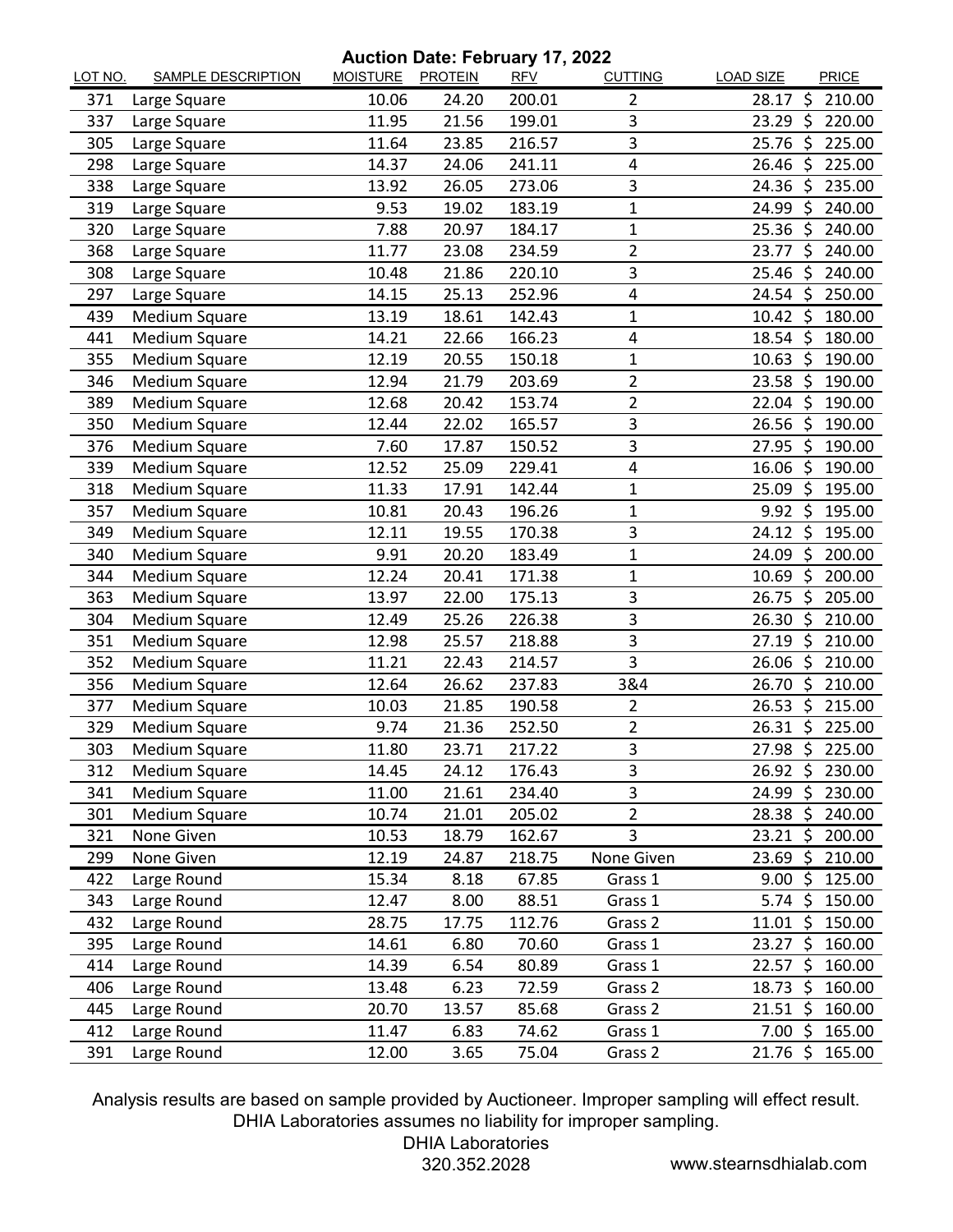**Auction Date: February 17, 2022**

| LOT NO. | <b>SAMPLE DESCRIPTION</b> | MOISTURE PROTEIN |                    | .<br><b>RFV</b> | <b>CUTTING</b> | <b>LOAD SIZE</b> |         | <b>PRICE</b> |
|---------|---------------------------|------------------|--------------------|-----------------|----------------|------------------|---------|--------------|
| 362     | Large Round               | 14.63            | 12.13              | 77.21           | Grass 2        | 6.95             | - \$    | 175.00       |
| 429     | Large Round               | 9.86             | 10.31              | 94.62           | Grass 2        | $28.55$ \$       |         | 180.00       |
| 348     | Large Round               | 8.73             | 15.04              | 102.34          | Grass 2        | $9.14 \text{ }$  |         | 220.00       |
| 326     | <b>Medium Square</b>      | 25.88            | 15.59              | 103.29          | Grass 2        | 21.78            | - \$    | 170.00       |
| 311     | Medium Square             | 12.07            | 14.94              | 91.92           | Grass 2        | 20.35 \$         |         | 200.00       |
| 358     | None Given                | 12.02            | 10.81              | 110.16          | Grass 1        | $22.42 \text{ }$ |         | 180.00       |
| 398     | <b>Small Round</b>        | 12.81            | 15.53              | 98.58           | Grass 2        | 10.80            | -\$     | 165.00       |
| 427     | <b>Small Round</b>        | 20.80            | 13.30              | 103.41          | Grass 2        | 6.10             | - \$    | 175.00       |
| 410     | Large Round               | 18.00            | 19.64              | 146.95          | Mixed 1        | 26.70 \$         |         | 160.00       |
| 314     | Large Round               | 16.36            | 19.32              | 120.55          | Mixed 2        | 26.49 \$         |         | 195.00       |
| 331     | Large Square              | 11.94            | 20.42              | 160.91          | Mixed 2        | $23.54 \; \zeta$ |         | 230.00       |
| 332     | <b>Medium Square</b>      | 10.90            | 17.99              | 144.86          | Mixed 2        | 22.02 \$         |         | 185.00       |
| 402     | Medium Square             | 10.05            | 17.38              | 151.46          | Mixed 1        | 9.70             | - \$    | 190.00       |
| 300     | Medium Square             | 11.07            | 17.52              | 142.01          | Mixed 4        | 9.89             | \$      | 200.00       |
| 374     | Medium Square             | 11.53            | 22.21              | 147.20          | Mixed 4        | 27.85 \$         |         | 200.00       |
| 426     | Medium Square             | 10.94            | 17.32              | 141.93          | Mixed 4        | 27.22 \$         |         | 210.00       |
| 364     | Large Round               |                  | <b>CORN STALKS</b> |                 |                | 34 Bales         | \$      | 42.50        |
| 446     | Large Round               |                  | <b>NOT TEST</b>    |                 | $\mathbf{1}$   | 10.74            | Ś.      | 170.00       |
| 347     | <b>Medium Square</b>      |                  | <b>OAT STRAW</b>   |                 |                | 45 Bales         | \$      | 35.00        |
| 359     | Large Round               |                  | <b>STRAW</b>       |                 |                | 34 Bales         | \$      | 40.00        |
| 383     | Large Round               |                  | <b>STRAW</b>       |                 |                | 14 Bales         | \$      | 45.00        |
| 369     | Large Round               |                  | <b>STRAW</b>       |                 |                | 32 Bales         | \$      | 50.00        |
| 390     | Large Round               |                  | <b>STRAW</b>       |                 |                | 28 Bales         | $\zeta$ | 52.50        |
| 333     | Large Round               |                  | <b>STRAW</b>       |                 |                | 28 Bales         | \$      | 55.00        |
| 360     | Large Round               |                  | <b>STRAW</b>       |                 |                | 14 Bales         | \$      | 75.00        |
| 425     | Large Square              |                  | <b>STRAW</b>       |                 |                | 6 Bales          | \$      | 20.00        |
| 437     | Large Square              |                  | <b>STRAW</b>       |                 |                | 40 Bales         | \$      | 25.00        |
| 365     | Large Square              |                  | <b>STRAW</b>       |                 |                | 24 Bales         | \$      | 37.50        |
| 411     | Large Square              |                  | <b>STRAW</b>       |                 |                | 23.03            | \$      | 45.00        |
| 408     | Large Square              |                  | <b>STRAW</b>       |                 |                | 24.33            | \$      | 50.00        |
| 409     | Large Square              |                  | <b>STRAW</b>       |                 |                | 19.26            | \$      | 65.00        |
| 393     | Large Square              |                  | <b>STRAW</b>       |                 |                | 23.44            | \$      | 80.00        |
| 415     | Large Square              |                  | <b>STRAW</b>       |                 |                | 22.97            | \$      | 80.00        |
| 392     | Large Square              |                  | <b>STRAW</b>       |                 |                | 23.56            | \$      | 90.00        |
| 396     | Large Square              |                  | <b>STRAW</b>       |                 |                | 22.19            | \$      | 90.00        |
| 407     | Large Square              |                  | <b>STRAW</b>       |                 |                | 23.48            | \$      | 90.00        |
| 418     | Large Square              |                  | <b>STRAW</b>       |                 |                | 22.12            | \$      | 90.00        |
| 405     | Large Square              |                  | <b>STRAW</b>       |                 |                | 23.51            | \$      | 95.00        |
| 416     | Large Square              |                  | <b>STRAW</b>       |                 |                | 19.97            | \$      | 95.00        |
| 334     | Large Square              |                  | <b>STRAW</b>       |                 |                | 23.66            | \$      | 100.00       |
| 403     | Large Square              |                  | <b>STRAW</b>       |                 |                | 19.75            | \$      | 100.00       |
| 419     | Large Square              |                  | <b>STRAW</b>       |                 |                | 19.37            | \$      | 100.00       |
| 420     | Large Square              |                  | <b>STRAW</b>       |                 |                | 19.97            | \$      | 100.00       |
| 430     | Large Square              |                  | <b>STRAW</b>       |                 |                | 19.58            | \$      | 100.00       |
| 413     | Large Square              |                  | <b>STRAW</b>       |                 |                | 24.29            | \$      | 105.00       |

Analysis results are based on sample provided by Auctioneer. Improper sampling will effect result. DHIA Laboratories assumes no liability for improper sampling.

DHIA Laboratories

320.352.2028 www.stearnsdhialab.com